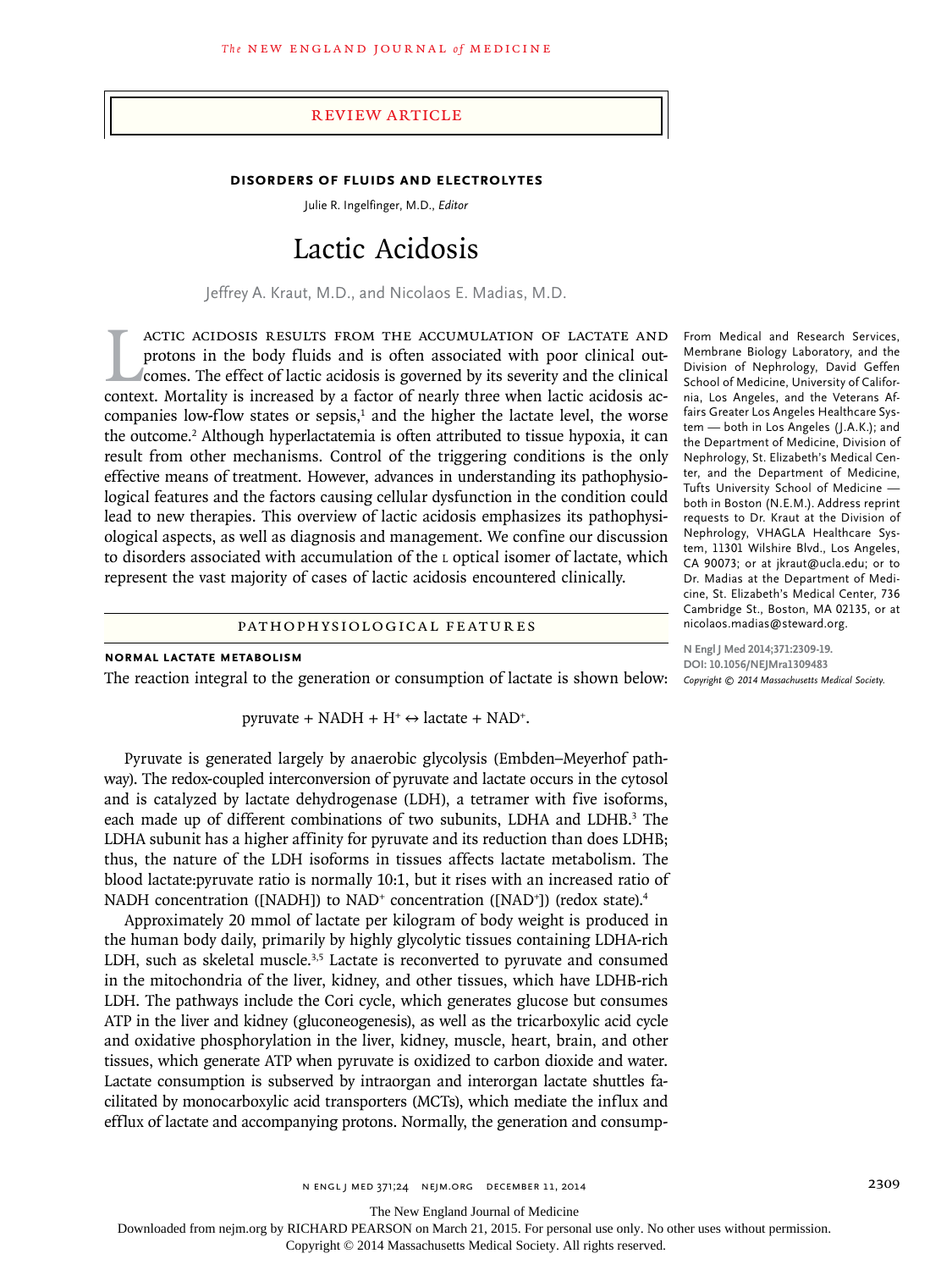tion of lactate are equivalent, which results in a stable concentration of lactate in the blood.4,6 Lactate production can rise markedly, as exemplified by its increase by a factor of several hundred during maximal exercise,<sup>5</sup> but it can also be rapidly consumed, as seen after cessation of exercise, seizures, or exogenous lactate loads.<sup>5,7</sup>

The bioenergetics of lactate generation can be summarized as follows:

glucose + 2(ADP + inorganic phosphate)  $\rightarrow$  2 lactate + 2 H<sup>+</sup> + 2 ATP.

Production of lactate ions by means of glycolysis is accompanied by the release of an equivalent number of protons from the hydrolysis of the generated ATP. Conversely, lactate consumption removes an equivalent number of protons, thereby maintaining the internal acid–base balance.<sup>4</sup>

# **Hyperlactatemia**

Hyperlactatemia occurs when lactate production exceeds lactate consumption. It also signifies the addition of a number of protons equivalent to the number of excess lactate ions, regardless of the prevailing acid–base status. Establishing the pathogenesis of hyperlactatemia can be a valuable guide to therapy.

In tissue hypoxia, whether global or localized, lactate is overproduced and underutilized as a result of impaired mitochondrial oxidation (see Fig. S1A and S1B in the Supplementary Appendix, available with the full text of this article at NEJM .org).4 Even if systemic oxygen delivery is not low enough to cause generalized hypoxia, microcirculatory dysfunction can cause regional tissue hypoxia and hyperlactatemia.8 Coexisting acidemia contributes to decreased lactate removal by the liver; severe hypoxia and acidemia can convert the liver into a net lactate-producing organ.<sup>4</sup>

Hyperlactatemia can also result from aerobic glycolysis, a term denoting stimulated glycolysis that depends on factors other than tissue hypoxia. Activated in response to stress, aerobic glycolysis is an effective, albeit inefficient, mechanism for rapid generation of ATP. In the hyperdynamic stage of sepsis, epinephrine-dependent stimulation of the  $\beta_2$ -adrenoceptor augments the glycolytic flux both directly and through enhancement of the sarcolemmal Na+ ,K+-ATPase (which consumes large quantities of  $ATP$ <sup>9</sup> (Fig. S1C in the Supplementary Appendix). Other disorders associated with elevated epinephrine levels, such as severe asthma (especially with overuse of  $\beta_{_2}$ -adrenergic agonists), extensive trauma, cardiogenic or hemorrhagic shock, and pheochromocytoma, can cause hyperlactatemia through this mechanism.9 In inflammatory states, aerobic glycolysis can also be driven by cytokine-dependent stimulation of cellular glucose uptake<sup>10</sup>; in alkalemic disorders, it can be driven by stimulation of 6-phosphofructokinase.4 Aerobic glycolysis and tissue hypoxia are not mutually exclusive; under certain circumstances, both can contribute to hyperlactatemia.4,9

Drugs that impair oxidative phosphorylation, such as antiretroviral agents and propofol, can augment lactic acid production and on rare occasions cause severe lactic acidosis. Patients receiving these drugs should be monitored carefully.

The liver accounts for up to 70% of wholebody lactate clearance. $11$  In patients with sepsis, even when they are hemodynamically stable and have normal liver function, lactate clearance can be reduced, possibly through inhibition of pyruvate dehydrogenase.<sup>12</sup> Chronic liver disease exacerbates hyperlactatemia due to sepsis or other disorders, $7,11$  but in the absence of such disorders, even severe cirrhosis rarely generates blood lactate levels that are more than minimally elevated. However, hyperlactatemia is common in acute fulminant liver disease, reflecting both reduced clearance and increased production of lactate by the liver,<sup>13</sup> and is an important prognostic factor.

## **Effects on Cellular Function**

The cellular dysfunction in hyperlactatemia is complex. Tissue hypoxia, if present, is a major factor. If the cellular milieu is also severely acidic, cellular dysfunction is likely to be exacerbated. The latter factor alone can decrease cardiac contractility, cardiac output, blood pressure, and tissue perfusion; can sensitize the myocardium to cardiac arrhythmias; and can attenuate the cardiovascular responsiveness to catecholamines.14

In some studies, the severity of the acidemia was a better predictor of cellular dysfunction and clinical outcomes than the hyperlactatemia.15 However, acidemia is often absent as a result of coexisting acid–base disorders.<sup>7,14</sup> The interaction of systemic acidity and blood lactate and their effect on clinical outcomes require further study.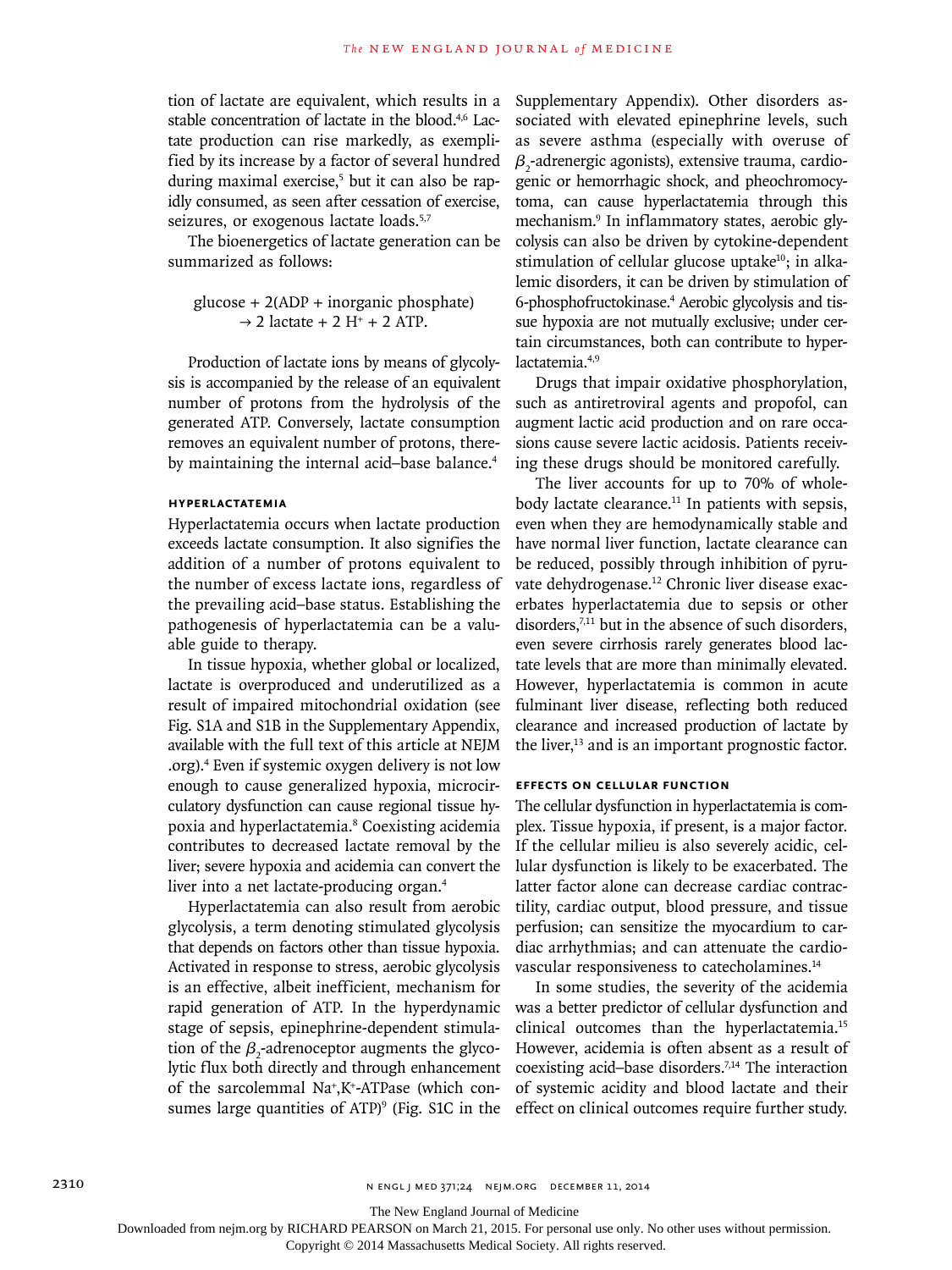Whether hyperlactatemia itself has an effect on cellular function remains unclear. In vitro studies suggest that lactate can depress cardiac contractility,4,16 yet sodium lactate infusions that raised blood lactate to levels as high as 15 mmol per liter did not depress hemodynamic measures in patients after cardiac surgery.16

# **CAUSES**

The major causes of lactic acidosis and their presumed mechanisms are listed in Table 1. Typically, they have been divided into disorders associated with tissue hypoxia (type A) and disorders in which tissue hypoxia is absent (type B). However, the evidence of tissue hypoxia can be subtle, and hyperlactatemia can be of both hypoxic and nonhypoxic origin.4,9,10 Cardiogenic or hypovolemic shock, severe heart failure, severe trauma, and sepsis are the most common causes of lactic acidosis, accounting for the vast majority of cases.<sup>17</sup>

## Diagnosis

Evidence of severe cardiopulmonary disease, the systemic inflammatory response syndrome, sepsis, severe trauma, or volume depletion offers important clues for diagnosing lactic acidosis. An elevated serum anion gap, particularly a value higher than 30 mmol per liter, can provide supportive evidence. However, other causes of a raised anion gap, such as ketoacidosis and toxic alcohol ingestion, should always be considered.<sup>18,19</sup> The increase in the anion gap  $( \Delta AG)$  can mirror the blood lactate level, but a close relationship might not always be found, since anions other than lactate often contribute to the ΔAG.

A normal anion gap does not rule out lactic acidosis. In one study, 50% of patients with a serum lactate level of 5 to 10 mmol per liter did not have an elevated anion gap.18 Correction of the anion gap for the effect of serum albumin can improve its sensitivity, but many cases will still escape detection. Therefore, the serum anion gap lacks sufficient sensitivity or specificity to serve as a screening tool for lactic acidosis.

Because a 1:1 relationship between the ΔAG and the decrease in serum bicarbonate concentration ([HCO<sub>3</sub><sup>-</sup>]),  $\Delta$ HCO<sub>3</sub><sup>-</sup>, is often found in ketoacidosis, deviations from this ratio suggest coexisting acid–base disturbances.19 In lactic acidosis, the  $\Delta \text{AG:}\Delta \text{HCO}_3^-$  ratio is often greater than 1, in part because the apparent space of distribution of protons exceeds that of lactate<sup>19,20</sup>; therefore, an increased ratio might not always suggest a coexisting acid–base disorder.

An elevated blood lactate level is essential for confirmation of the diagnosis. The lower limit of the normal range for the blood lactate level, 0.5 mmol per liter, is consistent among clinical laboratories, but the upper limit can vary substantially, from as low as 1.0 mmol per liter to as high as 2.2 mmol per liter.<sup>6,21,22</sup> Therefore, the cutoff for abnormal values often differs among laboratories. Levels at the upper tier of normal values have been associated with increased mortality among seriously ill patients. $21,23$  Thus, blood lactate concentrations at the upper tier of normal values or slightly increased from a previous baseline value, although remaining within the normal range, can augur a poor outcome and call for monitoring of the patient.

Previously, the definition of lactic acidosis included a blood pH of 7.35 or lower and a serum  $[HCO<sub>3</sub><sup>-</sup>]$  of 20 mmol per liter or lower.<sup>24</sup> However, the absence of one or both of these features because of coexisting acid–base disorders does not rule out lactic acidosis. For example, coexisting respiratory alkalosis can increase the blood pH into the alkalemic range, whereas coexisting metabolic alkalosis can result in both hyperbicarbonatemia and alkalemia (Fig. 1 and 2). In contrast, coexisting respiratory acidosis can cause severe acidemia (Fig. 2).

Lactic acidosis due to grand mal seizures is associated with normokalemia, because the concurrent entry of lactate and protons into cells negates the need for potassium exit from cells to maintain electroneutrality. However, hyperkalemia is commonly observed in critically ill patients, because they often have renal failure. In addition, potassium is released from damaged tissues. However, hypokalemia can occur when  $\beta_{2}$ -adrenoceptor stimulation drives potassium into cells.

A serum osmolal gap of more than 20 mOsm per kilogram of water has been reported in some cases,25 probably reflecting the release of osmotically active solute from ischemic tissues. However, other disorders characterized by an increased osmolal gap and hyperlactatemia (e.g., exposure to toxic alcohols) should be ruled out.

The New England Journal of Medicine

Downloaded from nejm.org by RICHARD PEARSON on March 21, 2015. For personal use only. No other uses without permission.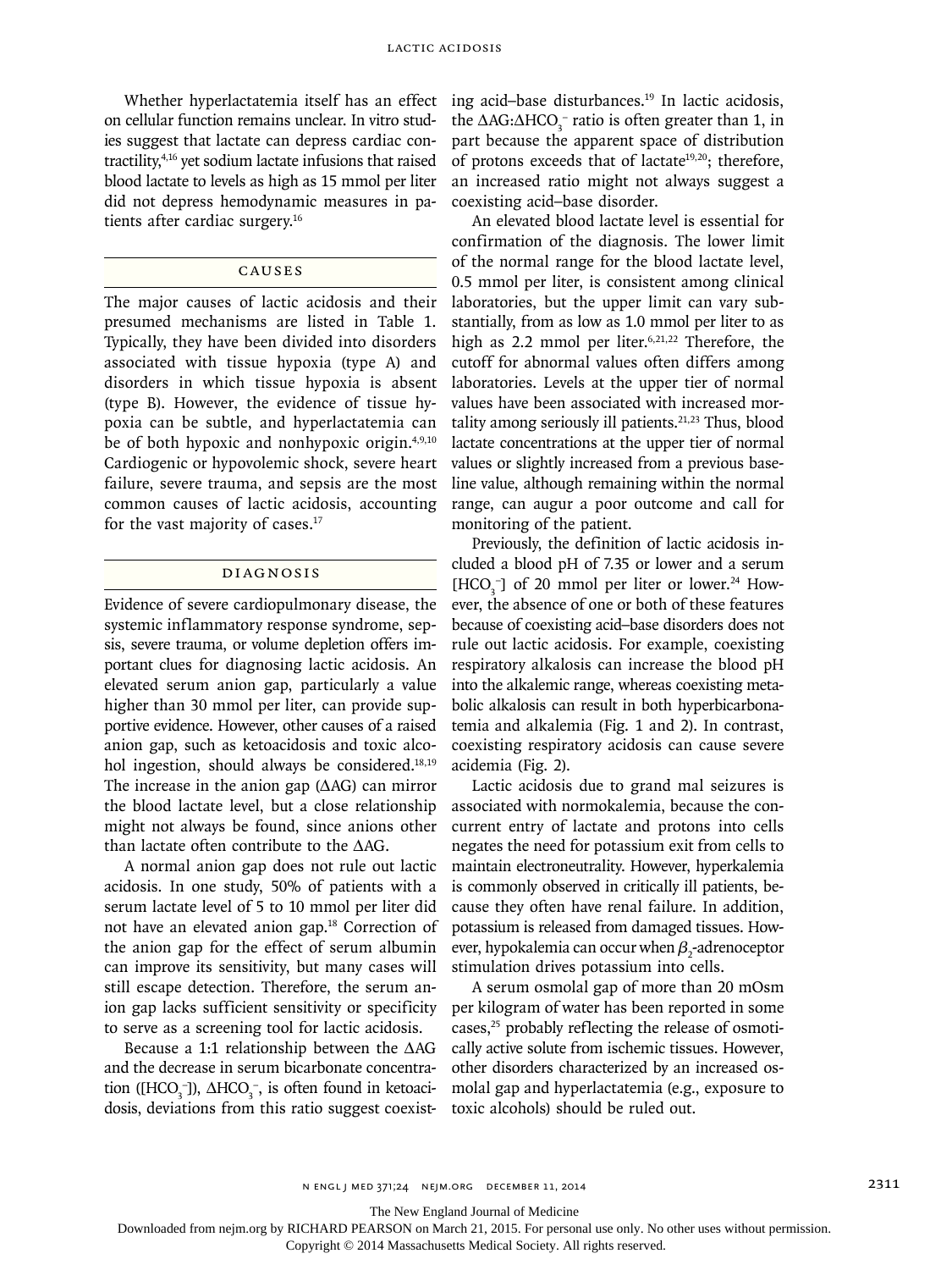| Table 1. Causes of Lactic Acidosis.*                                             |                                                                                                                                                                                                              |                                                                                                                                                                                                                                                             |
|----------------------------------------------------------------------------------|--------------------------------------------------------------------------------------------------------------------------------------------------------------------------------------------------------------|-------------------------------------------------------------------------------------------------------------------------------------------------------------------------------------------------------------------------------------------------------------|
| Cause                                                                            | <b>Presumed Mechanism or Mechanisms</b>                                                                                                                                                                      | <b>Comments</b>                                                                                                                                                                                                                                             |
| Cardiogenic or hypovolemic<br>shock, advanced heart failure,<br>or severe trauma | Decreased O <sub>2</sub> delivery to tissues; epineph-<br>rine-induced $\beta_2$ -adrenoceptor stimula-<br>tion can be a contributory factor                                                                 | With sepsis, these causes account for the majority of cas-<br>es of lactic acidosis                                                                                                                                                                         |
| Sepsis                                                                           | Epinephrine-induced $\beta_2$ -adrenoceptor stim-<br>ulation with or without decreased O <sub>2</sub> de-<br>livery to tissues; reduced clearance of lac-<br>tate even in hemodynamically stable<br>patients | Evidence of decreased $O_2$ delivery can be subtle; even in<br>the absence of macrocirculatory impairment, dysfunc-<br>tion of microcirculation can be present                                                                                              |
| Severe hypoxemia                                                                 | Decreased $O2$ delivery to tissues                                                                                                                                                                           | Requires Pao <sub>2</sub> < 30 mm Hg                                                                                                                                                                                                                        |
| Carbon monoxide poisoning                                                        | Decreased O <sub>2</sub> delivery to tissues, interfer-<br>ence with oxidative phosphorylation                                                                                                               | Hyperbaric $O_2$ therapy is recommended if pH <7.1                                                                                                                                                                                                          |
| Severe anemia                                                                    | Decreased $O2$ delivery to tissues                                                                                                                                                                           | Requires hemoglobin level <5 g/dl                                                                                                                                                                                                                           |
| Vigorous exercise, seizures,<br>or shivering                                     | Increased O <sub>2</sub> requirements                                                                                                                                                                        | The decrease in pH and hyperlactatemia is transient; lactic<br>acidosis can impair exercise performance                                                                                                                                                     |
| Diabetes mellitus                                                                | Mechanism unclear                                                                                                                                                                                            | The risk of death in patients with ketoacidosis can be in-<br>creased by coexisting lactic acidosis                                                                                                                                                         |
| Cancer                                                                           | Increased glycolytic activity of tumor<br>(Warburg effect), tumor tissue hypoxia,<br>decreased clearance of lactate with<br>severe liver metastases                                                          | Lactic acidosis can be seen in association with lympho-<br>mas, leukemias, and solid tumors; $HCO3-$ administra-<br>tion may increase lactic acid production; acidic micro-<br>environment is critical for tumorigenesis, angiogene-<br>sis, and metastasis |
| Liver disease                                                                    | Lactate clearance decreased                                                                                                                                                                                  | Fulminant liver disease can cause substantial hyperlacta-<br>temia; hyperlactatemia is usually mild with chronic liv-<br>er disease alone; lactate clearance can also be decreased<br>when liver function is normal, in association with sepsis             |
| Pheochromocytoma                                                                 | Decreased O <sub>2</sub> delivery to tissues and epi-<br>nephrine-induced $\beta_2$ -adrenoceptor<br>stimulation                                                                                             | In rare cases, lactic acidosis is a presenting feature of<br>pheochromocytoma                                                                                                                                                                               |
| Metformin                                                                        | Interference with oxidative phosphorylation,<br>suppression of hepatic gluconeogenesis                                                                                                                       | This is usually seen in association with high plasma met-<br>formin levels; treatment with dialysis is beneficial                                                                                                                                           |
| inhibitors                                                                       | Nucleoside reverse-transcriptase Interference with oxidative phosphorylation                                                                                                                                 | Marked hyperlactatemia is uncommon in the absence of<br>other predisposing factors                                                                                                                                                                          |
| Cocaine                                                                          | Decreased $O2$ delivery to tissues and epi-<br>nephrine-induced $\beta_2$ -adrenoceptor<br>stimulation                                                                                                       | Marked hyperlactatemia is seen in some patients having<br>seizures or being<br>restrained                                                                                                                                                                   |
| Toxic alcohols, methanol, ethyl-<br>ene glycol, diethylene glycol                | Interference with oxidative phosphorylation                                                                                                                                                                  | The increase in lactate is small; a small increase in the os-<br>molal gap (usually <20 mOsm/kg H <sub>2</sub> O) can be seen<br>in some cases of lactic acidosis without toxic alcohols                                                                    |
| Propylene glycol                                                                 | D-Lactate and L-lactate are normal products<br>of metabolism                                                                                                                                                 | Lactic acidosis can occur in the absence of impaired oxida-<br>tive phosphorylation                                                                                                                                                                         |
| Salicylates                                                                      | Interference with oxidative phosphorylation                                                                                                                                                                  | Hyperlactatemia is usually minimal                                                                                                                                                                                                                          |
| Cyanide                                                                          | Interference with oxidative phosphorylation                                                                                                                                                                  | Lactic acidosis is an important manifestation of poisoning                                                                                                                                                                                                  |
| $\beta_2$ agonists                                                               | Stimulation of aerobic glycolysis                                                                                                                                                                            | This is most common with treatment of acute asthma;<br>hypokalemia can result from enhanced cellular uptake<br>of potassium                                                                                                                                 |
| Propofol                                                                         | Interference with oxidative phosphorylation                                                                                                                                                                  | Lactic acidosis can be seen with prolonged high-dose infu-<br>sion                                                                                                                                                                                          |
| Thiamine deficiency<br>$*$ Pao, denotes partial pressure of arterial ovvoen      | Impairment of pyruvate dehydrogenase<br>activity                                                                                                                                                             | This is most common in children or adults receiving par-<br>enteral nutrition or those with fulminant beriberi                                                                                                                                              |

 $P$ a $O_2$  denotes partial pressure of arterial oxygen.

The New England Journal of Medicine

Downloaded from nejm.org by RICHARD PEARSON on March 21, 2015. For personal use only. No other uses without permission.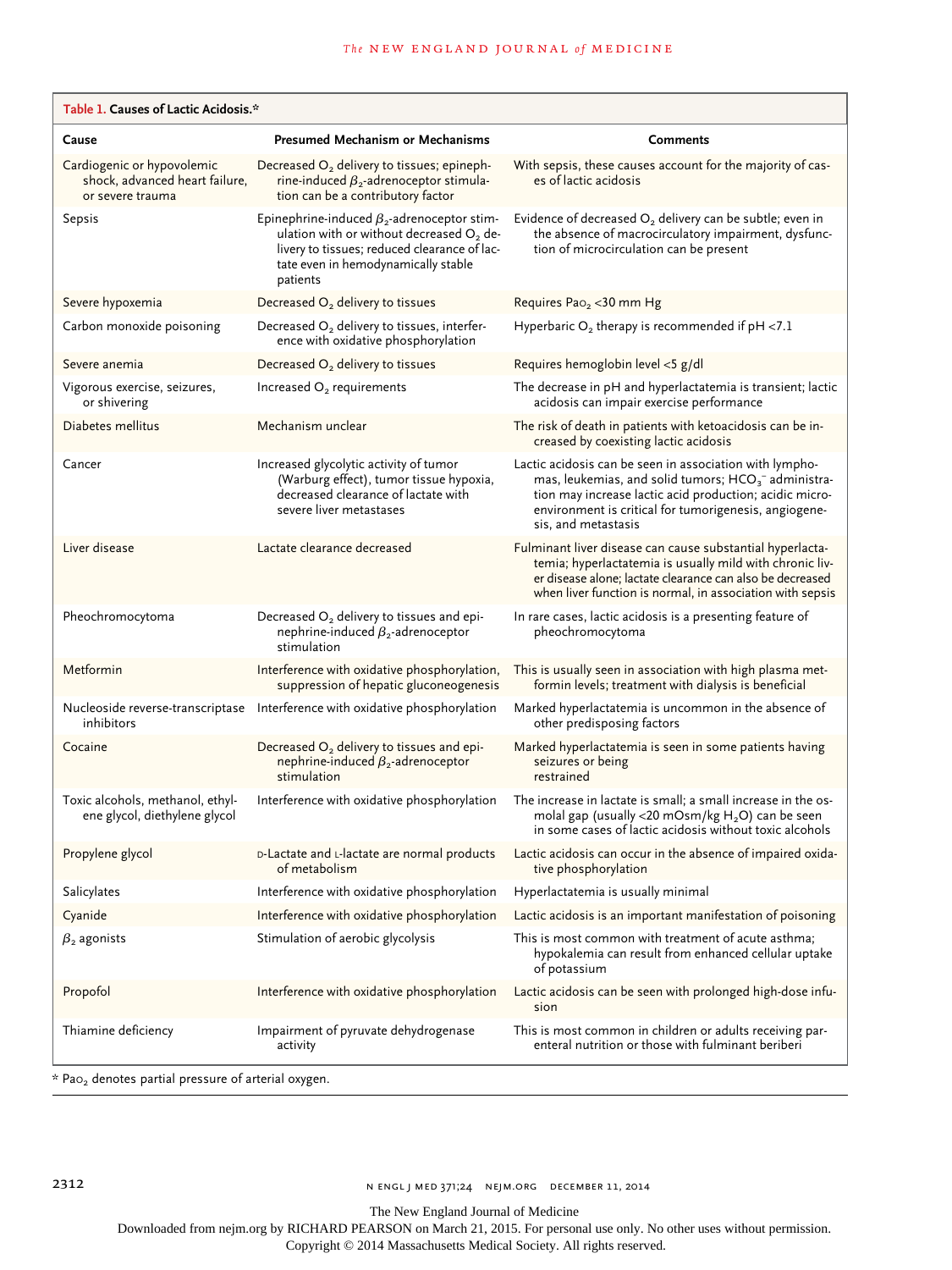

**Figure 1. Changes in Acid–Base and Electrolyte Composition in Patients with Lactic Acidosis with or without Coexisting Metabolic Acid–Base Disturbances.**

From left to right, the bar pairs depict normal acid–base status, severe lactic acidosis induced by hemorrhagic shock, lactic acidosis and metabolic alkalosis in a patient with advanced heart failure who is receiving diuretic agents, and lactic acidosis and non–anion gap metabolic acidosis in a patient with septic shock who has been resuscitated with large quantities of normal saline. In bar pair 2, the increment in the anion gap (the anion gap is calculated by subtracting the serum concentrations of chloride and bicarbonate anions from the concentration of sodium cations) exceeds the decrement in the serum bicarbonate level (ΔAG:ΔHCO<sub>3</sub><sup>-</sup> ratio, 1.3), a common occurrence in lactic acidosis. In bar pairs 2, 3, and 4, the increment in the anion gap cannot be completely accounted for by the increase in the lactate concentration. Several studies have indicated that unmeasured anions other than lactate account for a substantial portion of the increased anion gap in lactic acidosis. A<sup>−</sup> denotes unmeasured serum anions, and Paco<sub>2</sub> partial pressure of arterial carbon dioxide. The numbers associated with ions are ion concentrations in millimoles per liter.

## **TREATMENT**

## **Supporting the Circulation and Ventilation**

Restoring tissue perfusion after hemodynamic compromise is essential in the treatment of patients with lactic acidosis. Vasopressors and inotropic agents should be administered as needed.<sup>26,27</sup> Acidemia blunts the response to catecholamines, thereby increasing the required dose.<sup>14</sup> High doses of catecholamines can aggravate hyperlactatemia by reducing tissue perfusion or overstimulating the  $\beta_2$ -adrenoceptor; therefore, the dose should be adjusted carefully.

Crystalloid and colloid solutions are both effective in restoring tissue perfusion in patients with sepsis or hypovolemia.<sup>28</sup> However, reports of acute kidney injury, bleeding, and increased mor-

tality in association with hydroxyethyl starch synthetic-colloid solutions provide evidence against their use. If a colloid solution is indicated, albumin should be used. Saline administration can generate or exacerbate a non–anion gap metabolic acidosis<sup>29</sup> and reduce ionized calcium levels, factors that could depress cardiac function.30,31 Also, chloride-rich solutions have been linked to acute kidney injury.<sup>32</sup> Crystalloids containing bicarbonate or its precursors (balanced salt solutions), such as Ringer's solution with lactate and Plasma-Lyte (Baxter International) with acetate and gluconate, will not cause non–anion gap metabolic acidosis and may reduce the risk of acute kidney injury, but they can occasionally cause metabolic alka $loss<sup>31,33</sup>$ 

A reduced need for renal replacement therapy

The New England Journal of Medicine

Downloaded from nejm.org by RICHARD PEARSON on March 21, 2015. For personal use only. No other uses without permission.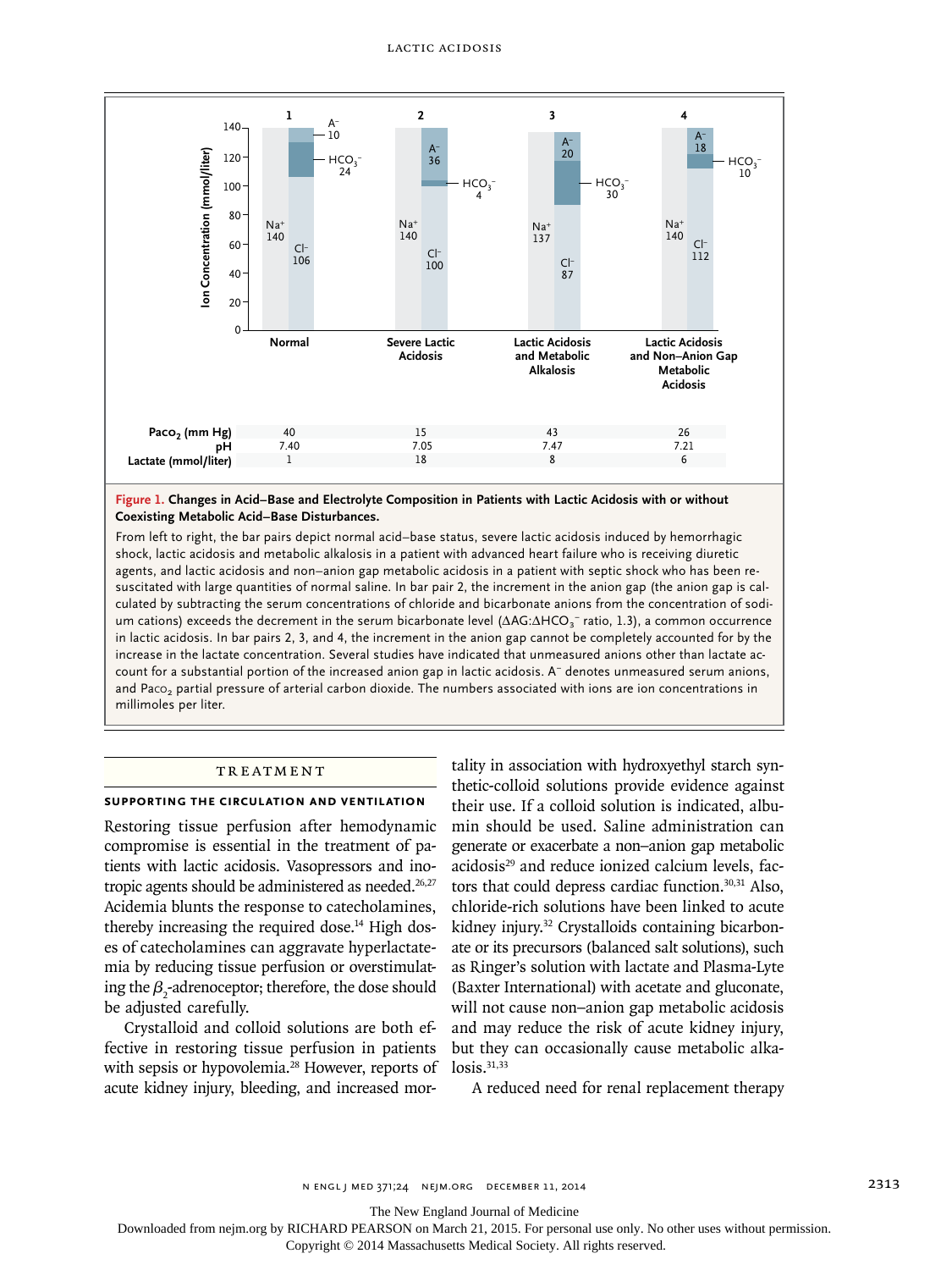

**Figure 2. Changes in Acid–Base and Electrolyte Composition in Patients with Lactic Acidosis with or without Coexisting Respiratory and Metabolic Acid–Base Disturbances.**

From left to right, the bar pairs depict normal acid–base status, severe lactic acidosis induced by hemorrhagic shock, lactic acidosis and respiratory alkalosis in a patient with sepsis, lactic acidosis and respiratory acidosis in a patient with trauma-associated lactic acidosis complicated by pulmonary insufficiency and progressive carbon dioxide retention, and lactic acidosis, respiratory alkalosis, and metabolic alkalosis in a patient with sepsis undergoing gastric drainage. The numbers associated with ions are ion concentrations in millimoles per liter.

> has been reported in seriously ill patients receiving balanced salt solutions rather than saline,<sup>32,34</sup> but opinions differ regarding which solution should be favored.<sup>28,31</sup> Solutions containing a racemic mixture of p-lactate and L-lactate generate as much base as do solutions with an equimolar concentration of only L-lactate.<sup>35</sup> Infusion of large quantities of Ringer's lactate can increase blood lactate levels, but the increment is often small in the absence of abnormalities in lactate clearance.<sup>36</sup> Citrate-containing solutions can lead to the generation of microthrombi.<sup>33</sup> Randomized, controlled studies are needed to determine the most effective and safe crystalloid.<sup>31,33</sup>

> Oxygen delivery to tissues depends on the cardiac output, regional blood flow, hemoglobin concentration, and partial pressure of oxygen  $(Po_2)$ . Red-cell transfusions should be administered to maintain the hemoglobin concentration at a level above 7 g per deciliter. An adequate  $Po_{2}$  should be maintained by ensuring an appropriate inspired oxygen concentration, with endotracheal intubation and mechanical ventilation as needed. Inva

sive ventilation may also be required to prevent hypercapnia, particularly if acidemia persists or worsens.26

#### **Improving the Microcirculation**

Abnormalities of the microcirculation, if persistent, can augur clinical deterioration and death.<sup>8,37</sup> Several agents, including dobutamine, acetylcholine, and nitroglycerin, have been shown to improve microvascular perfusion independently of systemic hemodynamics, to reduce hyperlactatemia, and even to improve the outcome.38,39 Measures to rescue the microcirculation are likely to become a high priority in the future.

## **Initiating Cause-Specific Measures**

Resuscitative efforts should be complemented by measures targeting the cause or causes of lactic acidosis. Such measures can include treatment of sepsis with the appropriate antibiotic agents; management of arrhythmias, resynchronization therapy, and left-ventricular assist devices for advanced heart failure; coronary intervention for acute myo-

2314 n engl j med 371;24 nejm.org December 11, 2014

The New England Journal of Medicine

Downloaded from nejm.org by RICHARD PEARSON on March 21, 2015. For personal use only. No other uses without permission.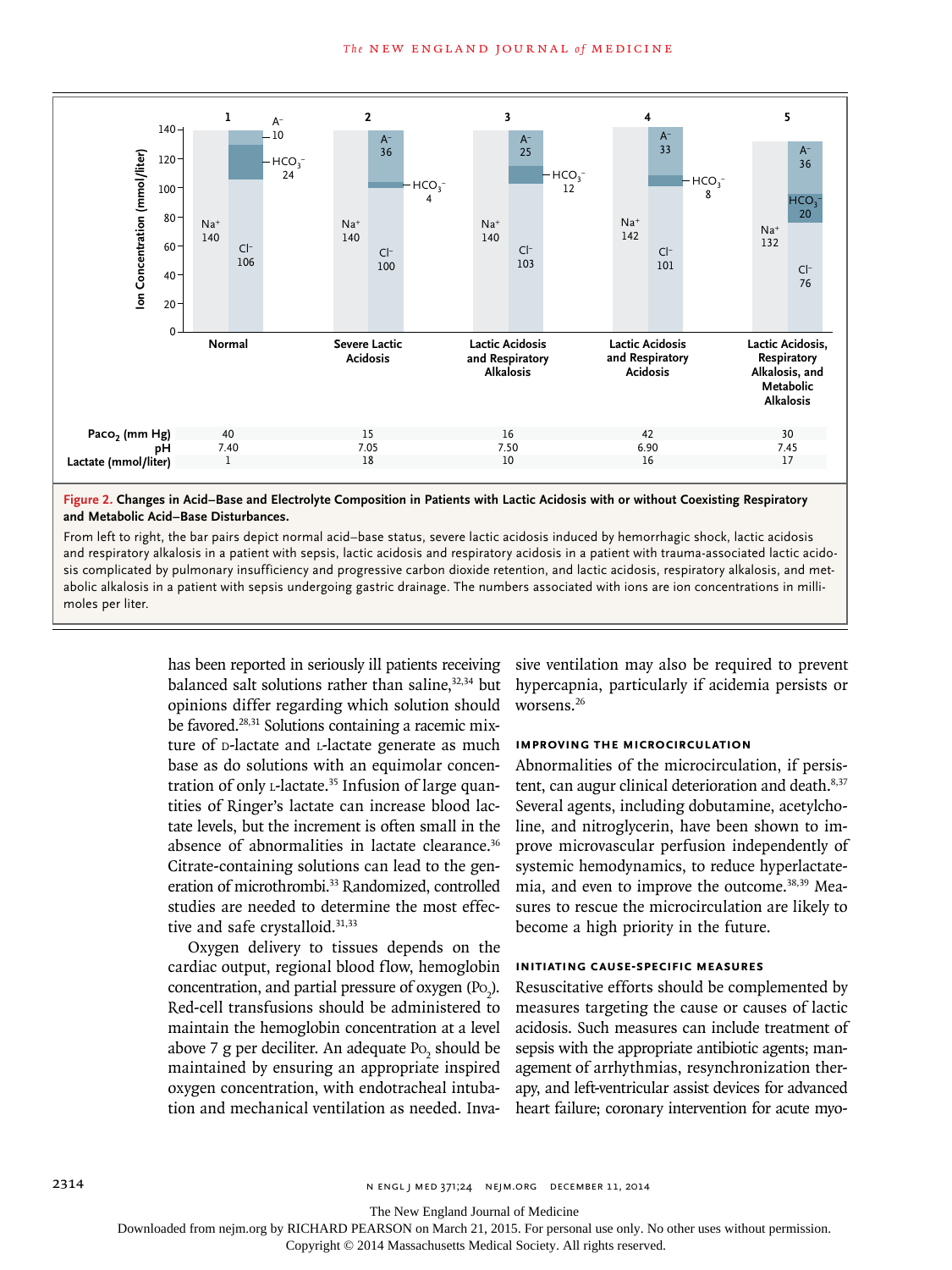cardial infarction; surgery for trauma, tissue ischemia, or toxic megacolon; dialysis for removal of toxins or drugs; discontinuation of certain drugs; and reduction of tumor mass for cancer.

## **Base Administration**

Given the potentially deleterious effects of an acidic environment, some clinicians recommend therapy with intravenous sodium bicarbonate for severe acidemia (blood pH, <7.2).<sup>14,40,41</sup> However, the value of bicarbonate therapy in reducing mortality or improving hemodynamics remains unproven.<sup>14,17,30,42</sup> This absence of evidence that bicarbonate therapy is beneficial has been attributed primarily to two adverse events that occur with its administration: intracellular acidification due to the accumulation of carbon dioxide after bicarbonate infusion and a pH-dependent decrease in levels of ionized calcium, a modulator of cardiac contractility.14,30 Intracellular acidification is presumed to be more frequent and severe when large quantities of bicarbonate are administered rapidly in patients with severe circulatory failure, which impedes the removal of carbon dioxide from tissues and its excretion by the lungs. Circumvention of these complications might allow the putative benefits of bicarbonate to be manifested.

Using dialysis to provide bicarbonate can prevent a decrease in ionized calcium, prevent volume overload and hyperosmolality (potential complications of bicarbonate infusion), and remove substances associated with lactic acidosis, such as metformin. Through an alkalinizing effect, base administration, whether by means of infusion or dialysis, increases net lactic acid production.<sup>43</sup> Substantial clearance of lactate can be achieved with dialysis, although the quantity cleared is much lower than the quantity of lactate produced in severe lactic acidosis. Continuous dialysis is often favored over intermittent dialysis because it delivers bicarbonate at a lower rate and is associated with fewer adverse events in patients with hemodynamic instability. Controlled studies of the effect of dialysis on lactic acidosis are warranted.

Other buffers have been developed to minimize carbon dioxide generation, including THAM (tris-hydroxymethyl aminomethane)<sup>14</sup> and Carbicarb (a 1:1 mixture of sodium carbonate and sodium bicarbonate).<sup>14</sup> Only THAM is currently available for clinical use, but further study of these and other, novel compounds that buffer acid without increasing carbon dioxide — or, even better, that are capable of consuming carbon dioxide — is warranted to determine their potential role in the treatment of metabolic acidosis.

## **Potential Future Therapies**

The sodium–hydrogen (Na+–H+ ) exchanger NHE1 is activated during lactic acidosis, leading to deleterious sodium and calcium overload in the heart; its inhibition reduces cellular injury. In experimental models of lactic acidosis due to sepsis, hypoxia, hemorrhagic shock, or cardiac arrest, NHE1 inhibitors attenuated the lactic acidosis and hypotension, improved myocardial performance and tissue oxygen delivery, enabled resuscitation, and reduced mortality.44,45 These promising results in animals call for controlled studies in humans.

Cancer cells are programmed to use aerobic glycolysis and lactate production as their main energy source (the Warburg effect).<sup>46,47</sup> The export of lactate and protons in the tumor microenvironment has emerged as a critical regulator of cancer development, maintenance, and metastasis. Inhibitors of LDH and MCT lactate transporters are being investigated as promising cancer therapies.<sup>3</sup> These compounds might also prove effective in the management of tumor-induced and other types of systemic lactic acidosis.

# **Monitoring of Patients, Goals of Therapy, and Prognosis**

Measures to monitor and recommended goals of therapy are shown in Table 2. Close assessment of hemodynamic, oxygenation, and acid–base status is paramount.

The detection of tissue hypoxia is important for assessing the effectiveness of resuscitation and the need for other procedures to match oxygen delivery and demand. Although measurement of the blood lactate level is often used for this purpose, hyperlactatemia does not always signify tissue hypoxia.47,51,52 Central venous oxygen saturation has been suggested as a replacement or complementary measure, with the goal being a value greater than 70%.<sup>27,51,52</sup> A recent study of septic shock indicated that the use of this measure provided no additional benefit as compared with the usual therapy without central hemodynamic targets.48 Further study of this issue is needed. New methods of detecting tissue hypoxia,

The New England Journal of Medicine

Downloaded from nejm.org by RICHARD PEARSON on March 21, 2015. For personal use only. No other uses without permission.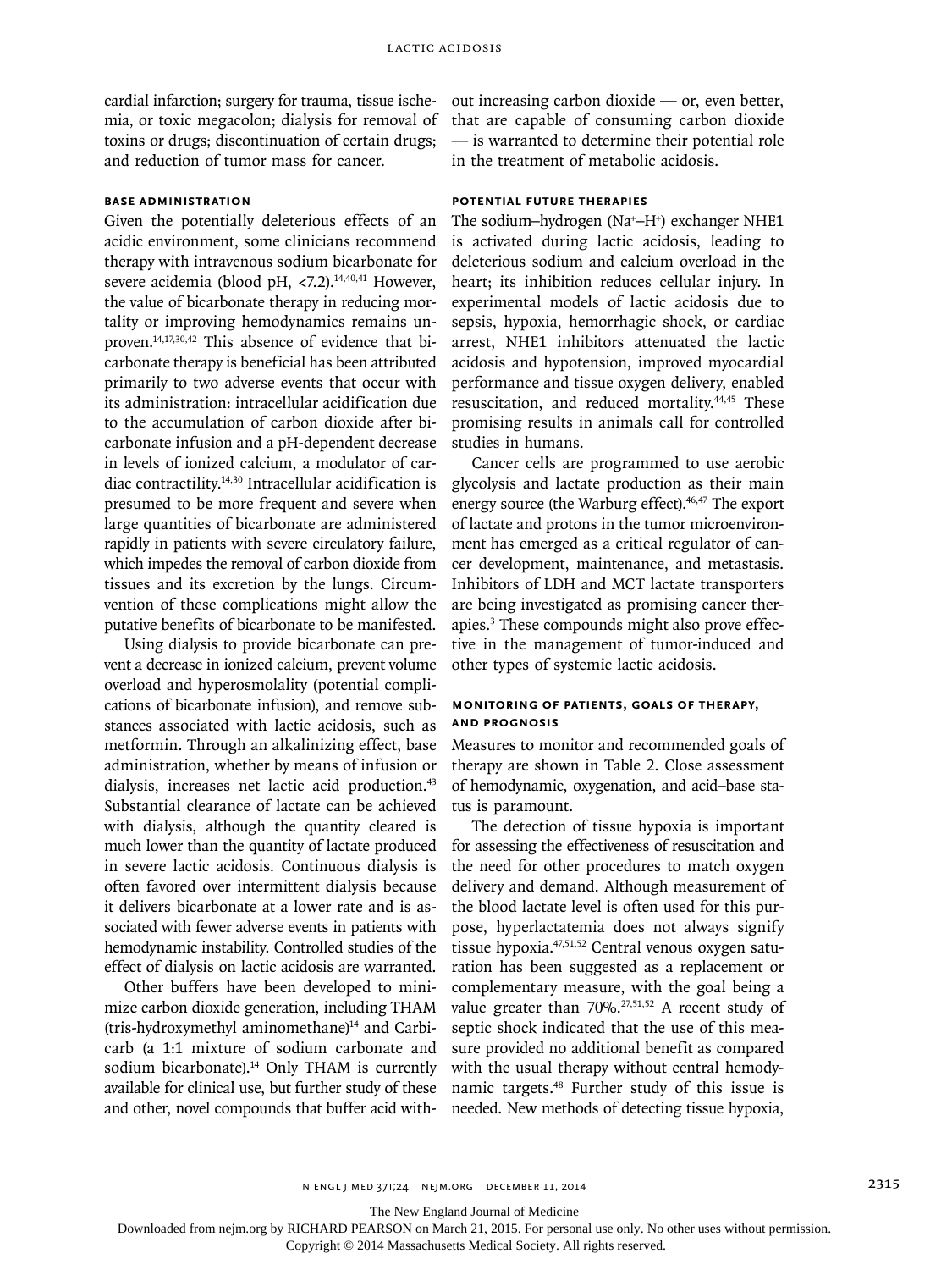|                                                                                                                                                        | Table 2. Measures for Monitoring and Goals of Therapy in Patients with Lactic Acidosis.*                                                                                         |                                                                                                                                                                                                                                                                                                                                                                                                                                                                                                                                                                                                                             |
|--------------------------------------------------------------------------------------------------------------------------------------------------------|----------------------------------------------------------------------------------------------------------------------------------------------------------------------------------|-----------------------------------------------------------------------------------------------------------------------------------------------------------------------------------------------------------------------------------------------------------------------------------------------------------------------------------------------------------------------------------------------------------------------------------------------------------------------------------------------------------------------------------------------------------------------------------------------------------------------------|
| Measure                                                                                                                                                | Goal of Therapy                                                                                                                                                                  | Comments                                                                                                                                                                                                                                                                                                                                                                                                                                                                                                                                                                                                                    |
| Hemodynamic measures                                                                                                                                   |                                                                                                                                                                                  |                                                                                                                                                                                                                                                                                                                                                                                                                                                                                                                                                                                                                             |
| Mean arterial blood pressure                                                                                                                           | 65-70 mm Hg                                                                                                                                                                      | Measures reflect the adequacy of the macrocirculation. Criteria are derived from ran-                                                                                                                                                                                                                                                                                                                                                                                                                                                                                                                                       |
| Heart rate                                                                                                                                             | <100 beats/min                                                                                                                                                                   | tional benefit of protocol-based therapy or use of central venous catheterization in<br>domized, controlled studies and expert opinion. A recent study <sup>48</sup> showed no addi-                                                                                                                                                                                                                                                                                                                                                                                                                                        |
| Central venous pressure                                                                                                                                | $8-12$ mm Hg                                                                                                                                                                     | treatment of septic shock. Ongoing studies might provide new insights into the                                                                                                                                                                                                                                                                                                                                                                                                                                                                                                                                              |
| Pulmonary wedge pressure                                                                                                                               | 12-15 mm Hg in patients receiving mechanical<br>ventilation                                                                                                                      | goals of therapy. Urine volume alone is not an adequate indicator of renal func-<br>tion, and the clinician should also consider changes in serum creatinine.                                                                                                                                                                                                                                                                                                                                                                                                                                                               |
| Urine output                                                                                                                                           | $>0.5$ ml/kg/hr                                                                                                                                                                  |                                                                                                                                                                                                                                                                                                                                                                                                                                                                                                                                                                                                                             |
| Blood measures affecting $O_2$ delivery                                                                                                                |                                                                                                                                                                                  |                                                                                                                                                                                                                                                                                                                                                                                                                                                                                                                                                                                                                             |
| Hemoglobin level                                                                                                                                       | but can vary on the basis of cardiovascular<br>status of patient; some recommendations are<br>for approximately 10 g/dl<br>$>7$ g/dl,                                            | centration and $O_2$ saturation. Monitoring of central venous $O_2$ saturation requires<br>The goal is to provide maximal O2 carrying capacity by optimizing hemoglobin con-<br>insertion of catheters and use of special probes. A recent study <sup>48</sup> indicated that                                                                                                                                                                                                                                                                                                                                               |
| Arterial O <sub>2</sub> saturation                                                                                                                     | $>92\%$                                                                                                                                                                          | there is no additional value of this measure over the usual hemodynamic mea-<br>sures                                                                                                                                                                                                                                                                                                                                                                                                                                                                                                                                       |
| Central venous O <sub>2</sub> saturation                                                                                                               | $\geq 70\%$                                                                                                                                                                      |                                                                                                                                                                                                                                                                                                                                                                                                                                                                                                                                                                                                                             |
| Acid-base measures (arterial and central<br>venous blood pH, Pco <sub>2</sub> , and<br>$[HCO3$ ])                                                      | [HCO <sub>3</sub> ]; in lung-protective ventilation, Paco <sub>2</sub><br>Arterial blood pH, >7.2; Paco <sub>2</sub> appropriate for<br>is maintained at hypercapnic levels      | assess tissue acid-base status has not been established, but measurement should<br>Measures should be evaluated every few hours. Acidemia accompanying hyperlactate-<br>fects of acidemia occur at pH <7.2. The use of base for improvement of acid-base<br>be considered for patients with severe hypoperfusion. Adverse hemodynamic ef-<br>mia can be a sign of a poor prognosis. The use of central venous blood gases to<br>measures remains controversial because of a lack of evidence of clinical benefit<br>and complications of therapy.                                                                           |
| <b>Blood</b> lactate                                                                                                                                   | Decrease to the normal range (<1 to 2 mmol/liter)                                                                                                                                | was associated with a decrease in morbidity and mortality. The use of lactate clear-<br>ies. <sup>49,50</sup> In one study, <sup>49</sup> reduction of blood lactate by 20% every 2 hr for the first 8 hr<br>and for guiding therapy. Lactate-guided therapy has been beneficial in some stud-<br>prognostic significance, but serial measurements have more value for prognosis<br>Peripheral venous and arterial values are interchangeable. The initial value has<br>Blood lactate is a useful tool for screening, risk stratification, and prognosis.<br>ance to monitor and guide therapy remains under investigation. |
| and orthogonal polarization spec-<br>tral imaging of microvasculature<br>Assessment of integrity of microcircula-<br>tion, near infrared spectroscopy, | Substantial improvement of microvascular indexes,<br>including proportion of perfused small vessels,<br>microvascular flow index, and heterogeneity of<br>perfused small vessels | often termed microcirculatory distress syndrome. Documentation of improvement<br>Microcirculation abnormalities can persist despite improvement in systemic variables,<br>in microcirculatory flow as an important goal remains under study.                                                                                                                                                                                                                                                                                                                                                                                |
|                                                                                                                                                        | $^\star$ Paco <sub>2</sub> denotes partial pressure of arterial carbon dioxide, and Pco <sub>2</sub> partial pressure of carbon dioxide.                                         |                                                                                                                                                                                                                                                                                                                                                                                                                                                                                                                                                                                                                             |

2316 n engl j med 371;24 nejm.org December 11, 2014

The New England Journal of Medicine

Downloaded from nejm.org by RICHARD PEARSON on March 21, 2015. For personal use only. No other uses without permission.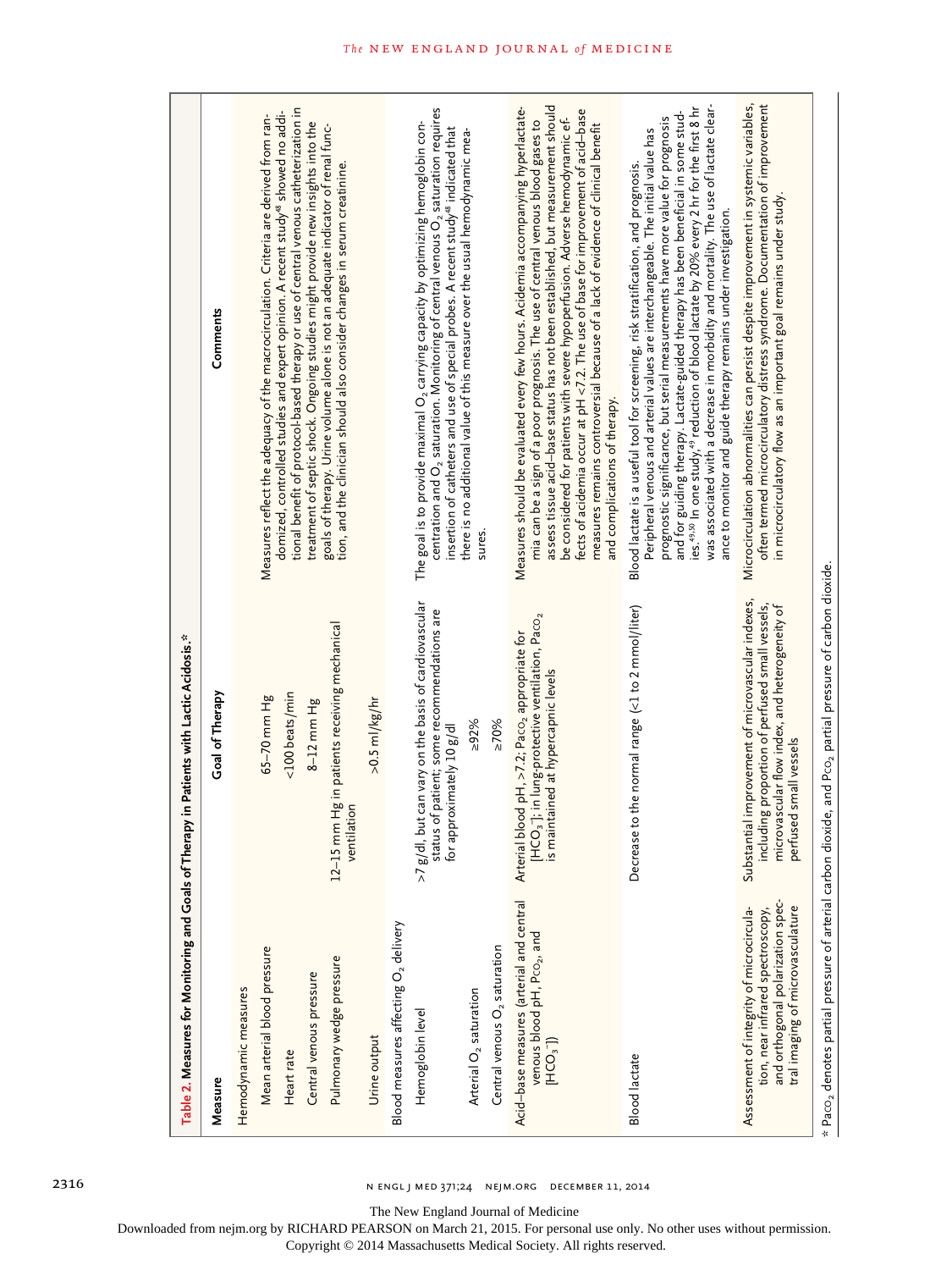such as monitoring the concentration of hypoxiainducing factor in body fluids, could prove useful.<sup>53</sup>

Measurement of the blood lactate level remains the cornerstone of monitoring for lactic acidosis. Lactate can be measured in arterial or venous blood, since the values are virtually interchangeable.6 Devices for point-of-care measurement are available. Although a single elevated blood lactate level often predicts an adverse outcome, sustained hyperlactatemia is associated with even worse prognoses. Transient hyperlactatemia does not necessarily predict a poor clinical outcome.6,49 An interval of 2 to 6 hours has been suggested for repeat lactate measurements,<sup>6</sup> but this issue has not been examined rigorously.

Sustained hyperlactatemia in hospitalized patients with diverse disorders is associated with a large increase in mortality, regardless of status with respect to shock or hypotension.<sup>6,47,49,54-57</sup> Also, there is a dose–response relationship between lactate levels and mortality: the higher the level, the greater the risk of death.2,6,7,56,57 Some studies have indicated that acidemia accompanying hyperlactatemia increases mortality, $15$  but the role of systemic acidity in affecting clinical outcomes remains to be elucidated.

Changes in levels of blood lactate have been used to guide therapy. $47,49-51,58,59$  In a randomized, controlled study, a reduction of at least 20% in serum lactate levels every 2 hours was targeted for the first 8 hours of resuscitation; achievement of this target of lactate clearance was associated with decreased morbidity and mortality.<sup>49</sup> Evidence that in seriously ill patients even lactate levels at the upper end of the normal range are associated with poor clinical outcomes argues for the normalization of blood lactate as a primary goal of therapy.2,47,54 The usefulness of lactate-guided therapy and the level of lactate to target remain under investigation.

Given the central role of the microcirculation in lactic acidosis, $37$  its evaluation both before and after various interventions can be useful. Handheld devices allowing direct visualization of the microcirculation have been developed, and their clinical role is undergoing study. $26,60$ 

In patients with severe circulatory compromise, central venous blood more accurately reflects the acid–base status of tissues than does arterial or peripheral venous blood.14,61 However, it remains unproven whether monitoring central venous blood gases in patients with severe hypoperfusion improves clinical outcomes. Monitoring of arterial blood gases is, of course, required for assessing pulmonary gas exchange.

Dr. Kraut reports holding pending patents related to the use of selective NHE1 inhibitors in the treatment of metabolic acidosis (lapsed without the filing of a nonprovisional application) and systems, methods, and compositions for improved treatment of acidosis. No other potential conflict of interest relevant to this article was reported.

Disclosure forms provided by the authors are available with the full text of this article at NEJM.org.

#### **References**

**1.** Gunnerson KJ, Saul M, He S, Kellum JA. Lactate versus non-lactate metabolic acidosis: a retrospective outcome evaluation of critically ill patients. Crit Care 2006;10:R22-R32.

**2.** Nichol AD, Egi M, Pettila V, et al. Relative hyperlactatemia and hospital mortality in critically ill patients: a retrospective multi-centre study. Crit Care 2010;14:R25.

**3.** Doherty JR, Cleveland JL. Targeting lactate metabolism for cancer therapeutics. J Clin Invest 2013;123:3685-92.

**4.** Madias NE. Lactic acidosis. Kidney Int 1986;29:752-74.

**5.** van Hall G. Lactate kinetics in human tissues at rest and during exercise. Acta Physiol (Oxf) 2010;199:499-508.

**6.** Kruse O, Grunnet N, Barfod C. Blood lactate as a predictor for in-hospital mortality in patients admitted acutely to hospital: a systematic review. Scand J Trauma Resusc Emerg Med 2011;19:74.

**7.** Bakker J, Nijsten MW, Jansen TC. Clinical use of lactate monitoring in critically ill patients. Ann Intensive Care 2013; 3:12.

**8.** Ince C. The microcirculation is the motor of sepsis. Crit Care 2005;9:Suppl 4: S13-S19.

**9.** Levy B, Desebbe O, Montemont C, Gibot S. Increased aerobic glycolysis through beta2 stimulation is a common mechanism involved in lactate formation during shock states. Shock 2008;30:417- 21.

**10.** Taylor DJ, Faragher EB, Evanson JM. Inflammatory cytokines stimulate glucose uptake and glycolysis but reduce glucose oxidation in human dermal fibroblasts in vitro. Circ Shock 1992;37:105-10. **11.** Jeppesen JB, Mortensen C, Bendtsen F, Møller S. Lactate metabolism in chronic liver disease. Scand J Clin Lab Invest 2013 March 20 (Epub ahead of print). **12.** Levraut J, Ciebiera JP, Chave S, et al.

Mild hyperlactatemia in stable septic patients is due to impaired lactate clearance rather than overproduction. Am J Respir Crit Care Med 1998;157:1021-6.

**13.** Murphy ND, Kodakat SK, Wendon JA, et al. Liver and intestinal lactate metabolism in patients with acute hepatic failure undergoing liver transplantation. Crit Care Med 2001;29:2111-8.

**14.** Kraut JA, Madias NE. Treatment of acute metabolic acidosis: a pathophysiologic approach. Nat Rev Nephrol 2012;8: 589-601.

**15.** Lee SW, Hong YS, Park DW, et al. Lactic acidosis not hyperlactatemia as a predictor of in hospital mortality in septic emergency patients. Emerg Med J 2008; 25:659-65.

**16.** Mustafa I, Leverve XM. Metabolic and hemodynamic effects of hypertonic solutions: sodium-lactate versus sodium chloride infusion in postoperative patients. Shock 2002;18:306-10.

n engl j med 371;24 nejm.org December 11, 2014 2317

The New England Journal of Medicine

Downloaded from nejm.org by RICHARD PEARSON on March 21, 2015. For personal use only. No other uses without permission.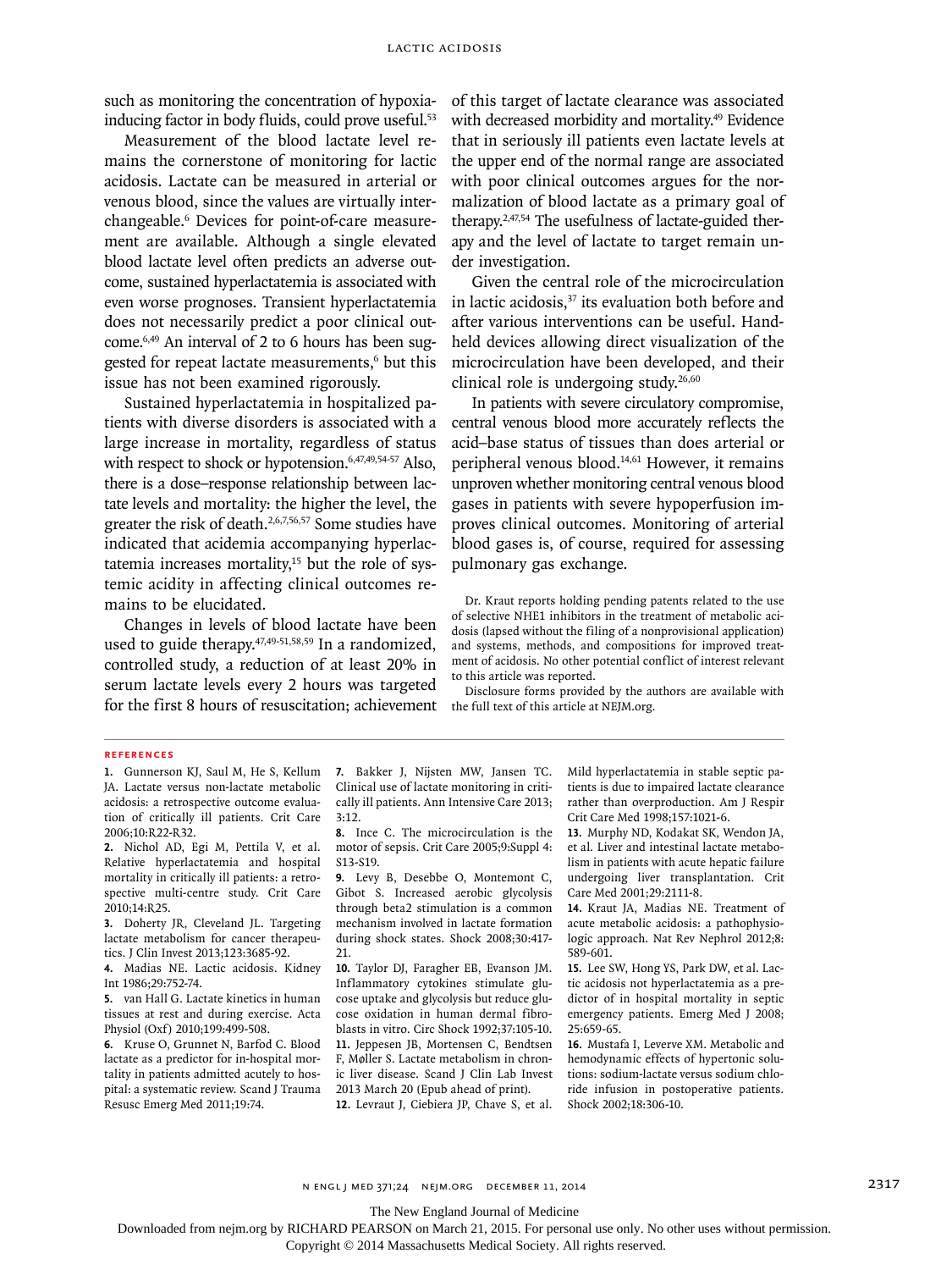**17.** Jung B, Rimmele T, Le Goff C, et al. Severe metabolic or mixed acidemia on intensive care unit admission: incidence, prognosis and administration of buffer therapy: a prospective, multiple-center study. Crit Care 2011;15:R238.

**18.** Iberti TJ, Leibowitz AB, Papadakos PJ, Fischer EP. Low sensitivity of the anion gap as a screen to detect hyperlactatemia in critically ill patients. Crit Care Med 1990;18:275-7.

**19.** Kraut JA, Madias NE. Serum anion gap: its uses and limitations in clinical medicine. Clin J Am Soc Nephrol 2007;2: 162-74.

**20.** Madias NE, Homer SM, Johns CA, Cohen JJ. Hypochloremia as a consequence of anion gap metabolic acidosis. J Lab Clin Med 1984;104:15-23.

**21.** Khosravani H, Shahpori R, Stelfox HT, Kirkpatrick AW, Laupland KB. Occurrence and adverse effect on outcome of hyperlactatemia in the critically ill. Crit Care 2009;13:R90.

**22.** del Portal DA, Shofer F, Mikkelsen ME, et al. Emergency department lactate is associated with mortality in older adults admitted with and without infections. Acad Emerg Med 2010;17:260-8.

**23.** Bakker J, Jansen TC. Don't take vitals, take a lactate. Intensive Care Med 2007; 33:1863-5.

**24.** Fall PJ, Szerlip HM. Lactic acidosis: from sour milk to septic shock. J Intensive Care Med 2005;20:255-71.

**25.** Schelling JR, Howard RL, Winter SD, Linas SL. Increased osmolal gap in alcoholic ketoacidosis and lactic acidosis. Ann Intern Med 1990;113:580-2.

**26.** Vincent JL, De Backer D. Circulatory shock. N Engl J Med 2013;369:1726-34.

**27.** Rivers E, Nguyen B, Havstad S, et al. Early goal-directed therapy in the treatment of severe sepsis and septic shock. N Engl J Med 2001;345:1368-77.

**28.** Severs D, Hoorn EJ, Rookmaaker MB. A critical appraisal of intravenous fluids: from the physiological basis to clinical evidence. Nephrol Dial Transplant 2014 January 23 (Epub ahead of print).

**29.** O'Dell E, Tibby SM, Durward A, Murdoch IA. Hyperchloremia is the dominant cause of metabolic acidosis in the postresuscitation phase of pediatric meningococcal sepsis. Crit Care Med 2007; 35:2390-4.

**30.** Cooper DJ, Walley KR, Wiggs BR, Russell JA. Bicarbonate does not improve hemodynamics in critically ill patients who have lactic acidosis: a prospective, controlled clinical study. Ann Intern Med 1990;112:492-8.

**31.** Gennari FJ. Intravenous fluid therapy: saline versus mixed electrolyte and organic anion solutions. Am J Kidney Dis 2013;62:20-2.

**32.** Yunos NM, Bellomo R, Hegarty C, Story D, Ho L, Bailey M. Association between a chloride-liberal vs chloriderestrictive intravenous fluid administration strategy and kidney injury in critically ill adults. JAMA 2012;308:1566-72. **33.** Myburgh JA, Mythen MG. Resuscitation fluids. N Engl J Med 2013;369:1243- 51.

**34.** Shaw AD, Bagshaw SM, Goldstein SL, et al. Major complications, mortality, and resource utilization after open abdominal surgery: 0.9% saline compared to Plasma-Lyte. Ann Surg 2012;255:821-9.

**35.** Kuze S, Naruse T, Yamazaki M, Hirota K, Ito Y, Miyahara T. Effects of sodium L-lactate and sodium racemic lactate on intraoperative acid-base status. Anesth Analg 1992;75:702-7.

**36.** Didwania A, Miller J, Kassel D, Jackson EV Jr, Chernow B. Effect of intravenous lactated Ringer's solution infusion on the circulating lactate concentration: Part 3. Results of a prospective, randomized, double-blind, placebo-controlled trial. Crit Care Med 1997;25:1851-4.

**37.** Sakr Y, Dubois MJ, De Backer D, Creteur J, Vincent JL. Persistent microcirculatory alterations are associated with organ failure and death in patients with septic shock. Crit Care Med 2004;32:1825-31.

**38.** De Backer D, Creteur J, Dubois MJ, et al. The effects of dobutamine on microcirculatory alterations in patients with septic shock are independent of its systemic effects. Crit Care Med 2006;34:403- 8.

**39.** De Backer D, Donadello K, Sakr Y, et al. Microcirculatory alterations in patients with severe sepsis: impact of time of assessment and relationship with outcome. Crit Care Med 2013;41:791-9.

**40.** Adrogué HJ, Madias NE. Management of life-threatening acid-base disorders: first of two parts. N Engl J Med 1998;338: 26-34.

**41.** Kraut JA, Kurtz I. Use of base in the treatment of severe acidemic states. Am J Kidney Dis 2001;38:703-27.

**42.** Kim HJ, Son YK, An WS. Effect of sodium bicarbonate administration on mortality in patients with lactic acidosis: a retrospective analysis. PLoS One 2013; 8(6):e65283.

**43.** Hood VL, Tannen RL. Protection of acid–base balance by pH regulation of acid production. N Engl J Med 1998;339: 819-26.

**44.** Wu DM, Qi JS, Dai H, Doods H, Abraham WM. Resuscitation with Na+/H+ exchanger inhibitor in traumatic haemorrhagic shock: cardiopulmonary performance, oxygen transport and tissue inflammation. Clin Exp Pharmacol Physiol 2010;37:337-42.

**45.** Wu DM, Kraut JA, Abraham WM.

Sabiporide improves cardiovascular function, decreases the inflammatory response and reduces mortality in acute metabolic acidosis in pigs. PLoS One 2013;8(1):e53932.

**46.** Swietach P, Vaughan-Jones RD, Harris AL, Hulikova A. The chemistry, physiology and pathology of pH in cancer. Philos Trans R Soc Lond B Biol Sci 2014;369: 20130099.

**47.** Okorie ON, Dellinger P. Lactate: biomarker and potential therapeutic target. Crit Care Clin 2011;27:299-326.

**48.** Yealy DM, Kellum JA, Huang DT, et al. A randomized trial of protocol-based care for early septic shock. N Engl J Med 2014; 370:1683-93.

**49.** Jansen TC, van Bommel J, Schoonderbeek FJ, et al. Early lactate-guided therapy in intensive care unit patients: a multicenter, open-label, randomized controlled trial. Am J Respir Crit Care Med 2010;182: 752-61.

**50.** Jones AE. Point: should lactate clearance be substituted for central venous oxygen saturation as goals of early severe sepsis and septic shock therapy? Yes. Chest 2011;140:1406-8.

**51.** Fuller BM, Dellinger RP. Lactate as a hemodynamic marker in the critically ill. Curr Opin Crit Care 2012;18:267-72.

**52.** James JH, Luchette FA, McCarter FD, Fischer JE. Lactate is an unreliable indicator of tissue hypoxia in injury or sepsis. Lancet 1999;354:505-8.

**53.** Textoris J, Beaufils N, Quintana G, et al. Hypoxia-inducible factor (HIF1α) gene expression in human shock states. Crit Care 2012;16:R120.

**54.** van Beest PA, Brander L, Jansen SP, Rommes JH, Kuiper MA, Spronk PE. Cumulative lactate and hospital mortality in ICU patients. Ann Intensive Care 2013;3: 6.

**55.** Vanni S, Viviani G, Baioni M, et al. Prognostic value of plasma lactate levels among patients with acute pulmonary embolism: the thrombo-embolism lactate outcome study. Ann Emerg Med 2013;61: 330-8.

**56.** Andersen LW, Mackenhauer J, Roberts JC, Berg KM, Cocchi MN, Donnino MW. Etiology and therapeutic approach to elevated lactate levels. Mayo Clin Proc 2013; 88:1127-40.

**57.** Kliegel A, Losert H, Sterz F, et al. Serial lactate determinations for prediction of outcome after cardiac arrest. Medicine (Baltimore) 2004;83:274-9.

**58.** Jones AE, Shapiro NI, Trzeciak S, Arnold RC, Claremont HA, Kline JA. Lactate clearance vs central venous oxygen saturation as goals of early sepsis therapy: a randomized clinical trial. JAMA 2010;303: 739-46.

**59.** Murtuza B, Wall D, Reinhardt Z, et al.

2318 n engl j med 371;24 nejm.org December 11, 2014

The New England Journal of Medicine

Downloaded from nejm.org by RICHARD PEARSON on March 21, 2015. For personal use only. No other uses without permission.